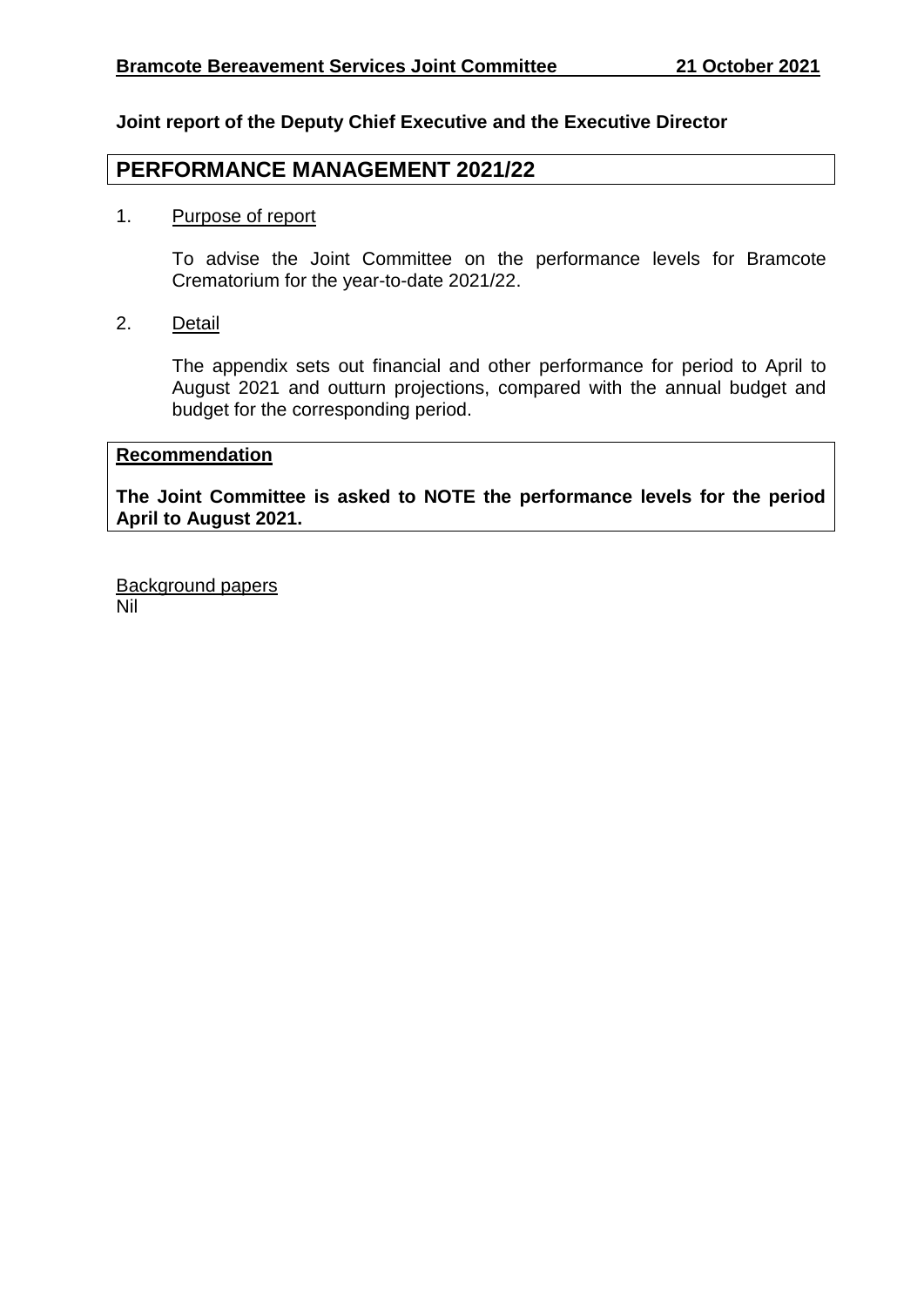## **APPENDIX**

| <b>Budget / Indicator</b>                                 | Original<br><b>Estimate</b><br>2021/22 | <b>Budget</b><br>to<br>31/08/21 | <b>Committed</b><br>to<br>31/08/21 | <b>Variance</b><br>to<br><b>Estimate</b> | <b>Latest</b><br><b>Projection</b><br>2021/22 | <b>Comments</b>                                                                                                                                                                                                     |
|-----------------------------------------------------------|----------------------------------------|---------------------------------|------------------------------------|------------------------------------------|-----------------------------------------------|---------------------------------------------------------------------------------------------------------------------------------------------------------------------------------------------------------------------|
| <b>Key Budgets:</b>                                       |                                        |                                 |                                    |                                          |                                               |                                                                                                                                                                                                                     |
| <b>Salaries</b>                                           | 379,200                                | 151,044                         | 140,962                            | (10,082)                                 | 354,100                                       | Pay award pending. Also the net impact of a<br>Senior Administrator post being vacant and the<br>cost of an agency worker to support the team.                                                                      |
| Repairs and Maintenance -<br><b>General and Cremators</b> | 136,000                                | 56,694                          | 87,150                             | 30,456                                   | 171,000                                       | There is a predicted overspend in region of £35k<br>over the repairs and maintenance budgets. A<br>further report to inform Members of a necessary<br>cremator reline is being prepared for the Joint<br>Committee. |
| Fuel and Light                                            | 72,800                                 | 30,349                          | 40,112                             | 9,763                                    | 72,800                                        | Timing of bills, although fuel cost increases are<br>anticipated and to be considered in any revised<br>estimates.                                                                                                  |
| <b>Rates and Water</b>                                    | 111,200                                | 472                             | 123                                | (349)                                    | 111,200                                       | Business rates bill paid later in financial year                                                                                                                                                                    |
| <b>Materials and Equipment</b>                            | 7,000                                  | 2,919                           | 6,936                              | 4,017                                    | 7,000                                         | Budgets to be considered at revised estimate                                                                                                                                                                        |
| <b>Supplies and Services</b>                              | 119,500                                | 34,933                          | 73,767                             | 38,834                                   | 119,500                                       | Outturn expected to be broadly in line with<br>estimates                                                                                                                                                            |
| Book of Remembrance                                       | 7,500                                  | 3,124                           | 1,993                              | (1, 131)                                 | 7,500                                         | Outturn expected to be broadly in line with<br>estimates                                                                                                                                                            |
| <b>Medical Referee Fees</b>                               | 47,000                                 | 21,312                          | 19,592                             | (1,720)                                  | 47,000                                        | Outturn expected to be broadly in line with<br>estimates                                                                                                                                                            |
| <b>Grounds Maintenance</b>                                | 30,400                                 | 0                               | 0                                  | $\Omega$                                 | 30.400                                        | Year-end internal recharge                                                                                                                                                                                          |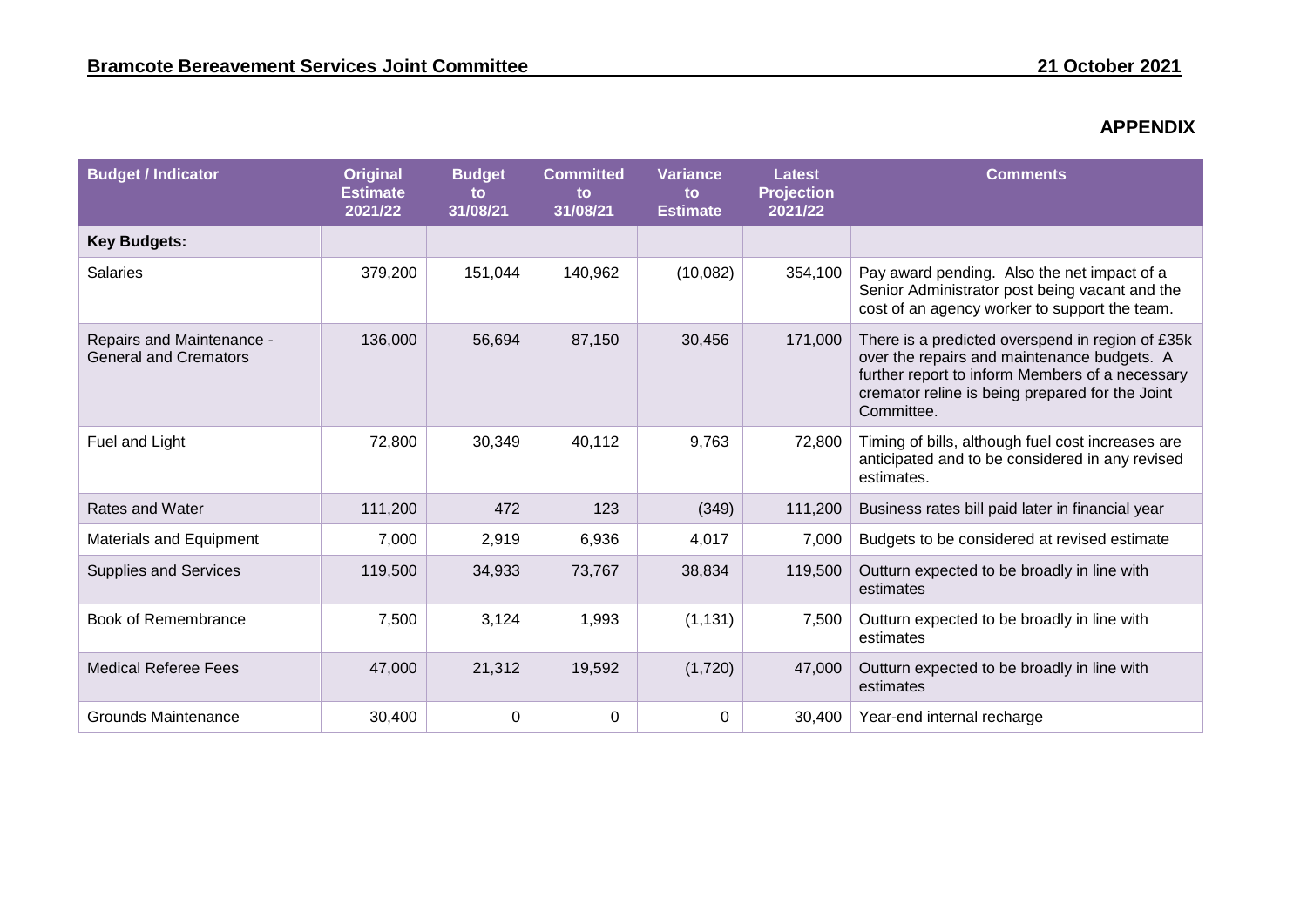| <b>Budget / Indicator</b>                                                                | Original<br><b>Estimate</b><br>2021/22 | <b>Budget</b><br>to<br>31/08/21 | <b>Committed</b><br><b>to</b><br>31/08/21 | Variance<br>to<br><b>Estimate</b> | <b>Latest</b><br><b>Projection</b><br>2021/22 | <b>Comments</b>                                                                                                                                                                                                                                                 |
|------------------------------------------------------------------------------------------|----------------------------------------|---------------------------------|-------------------------------------------|-----------------------------------|-----------------------------------------------|-----------------------------------------------------------------------------------------------------------------------------------------------------------------------------------------------------------------------------------------------------------------|
| Income:                                                                                  |                                        |                                 |                                           |                                   |                                               |                                                                                                                                                                                                                                                                 |
| <b>Cremation Fees Income</b>                                                             | (1,824,100)                            | (756, 295)                      | (739, 224)                                | 17,071                            | (1,824,100)                                   | Cremation numbers are down on 2020/21 when<br>compared to the same point in the year. Current<br>performance is broadly comparable with earlier<br>2019/20 levels. It is still anticipated that the<br>budgeted target of 2,450 cremations will be<br>achieved. |
| Memorialisation Income<br>(including visual tributes, book<br>of remembrance and others) | (71, 200)                              | (29,680)                        | (21, 621)                                 | 8,059                             | (71, 200)                                     | Outturn still expected to be broadly in line with<br>estimates                                                                                                                                                                                                  |
| Other Income                                                                             | (13,400)                               | (5,585)                         | (5,829)                                   | (244)                             | (13,400)                                      | This includes other income, vending and rental<br>receipts. Outturn expected to be broadly in line<br>with estimates                                                                                                                                            |